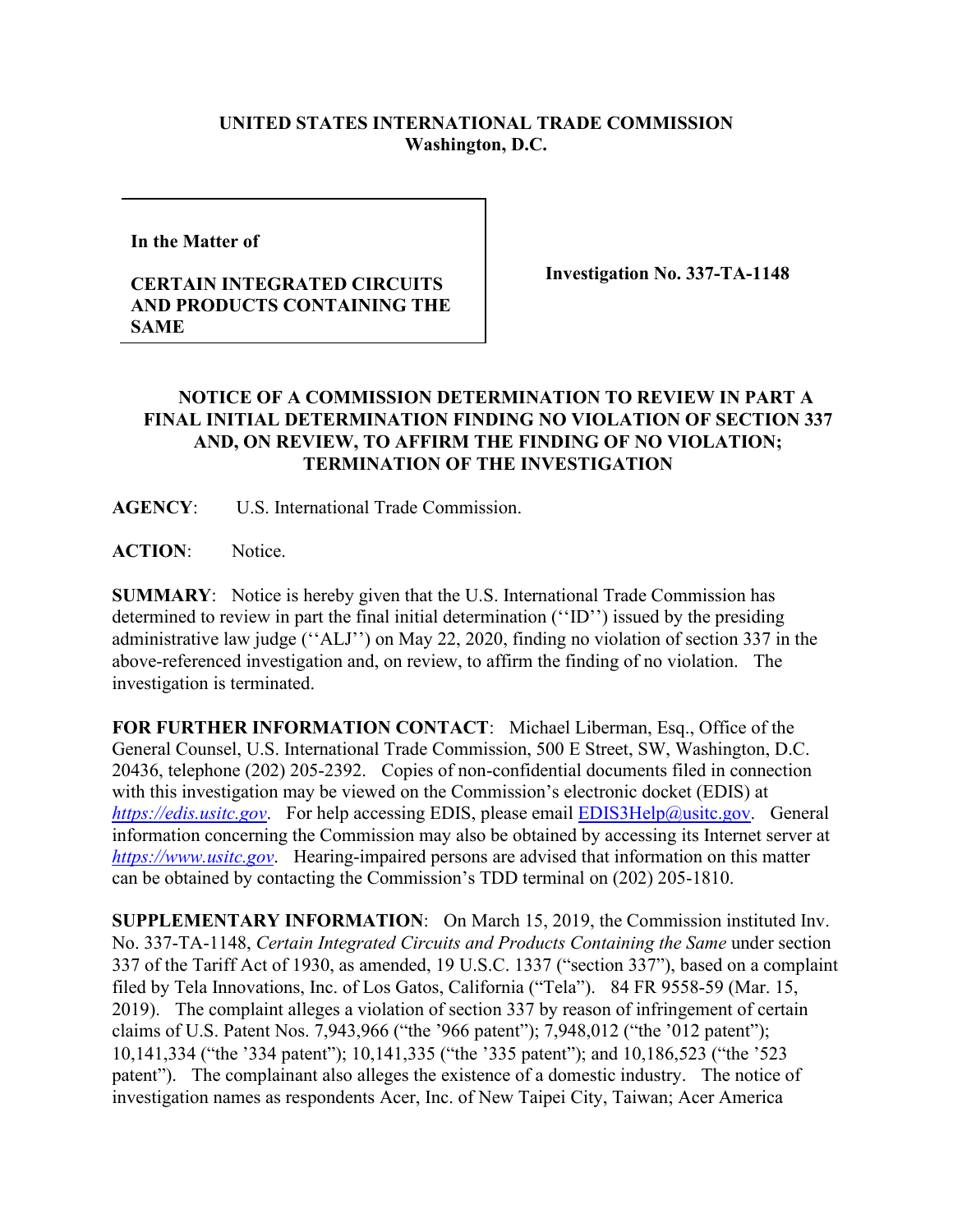Corporation of San Jose, California; AsusTek Computer Inc. of Taipai, Taiwan; Asus Computer International of Fremont, California; Intel Corporation of Santa Clara, California; Lenovo Group Ltd. of Beijing, China; Lenovo (United States) Inc. of Morrisville, North Carolina; Micro-Star International Co., Ltd. of New Taipei City, Taiwan; and MSI Computer Corp. of City of Industry, California (collectively, "Respondents"). *Id*. at 9559. The Commission's Office of Unfair Import Investigations ("OUII") is also named as a party in this investigation. *Id*.

The Commission has previously terminated the investigation as to the '966, '012 and '335 patents, and as to certain claims of the '334 and '523 patents. *See* Order No. 33 (Oct. 2, 2019), *unreviewed by* Notice (Oct. 22, 2019); Order No. 36 (Oct. 23, 2019), *unreviewed by* Notice (Nov. 15, 2019); and Order No. 44 (Jan. 6, 2020), *unreviewed by* Notice (Feb. 3, 2020).

On May 22, 2020, the ALJ issued his "Initial Determination on Violation of Section 337 and Recommended Determination on Remedy and Bond" ("ID/RD") finding that there is no violation of section 337 in the importation into the United States, the sale for importation, or the sale within the United States after importation of certain integrated circuits and products containing the same, in connection with the asserted claims of the '334 and '523 patents, and that a domestic industry in the United States that practices or exploits the asserted patents does not exist.

The ID finds that Respondents directly infringe claims 1, 2, and 5 of the '334 patent, and that claims 1, 2, 5, and 15 of the '334 patent have been shown to be invalid. The ID also finds that Tela's licensee has not been shown to practice any claims of the '334 patent, and that the domestic industry requirement is not satisfied with respect to the '334 patent. The ID finds that there is no violation of section 337 with respect to the '334 patent.

The ID further finds that Respondents directly infringe claims 1-11, 14-20, 25, and 26 of the '523 patent, and that no claims of the '523 patent have been shown to be invalid. The ID also finds that Tela's licensee has not been shown to practice any claims of the '523 patent, and that the domestic industry requirement is not satisfied with respect to the '523 patent. The ID finds that there is no violation of Section 337 with respect to the '523 patent.

All the parties to the investigation filed petitions for review of various portions of the ID. On June 8, 2020, OUII filed a petition seeking review of the ID's determination not to analyze whether the asserted domestic industry claims are invalid and, contingently, seeking review of the ID's infringement findings. Also on June 8, 2020, Respondents filed a petition contingently seeking review of the ID's infringement and validity findings.

On June 11, 2020, Tela filed a petition seeking review of the ID's findings concerning the validity and the technical prong of the domestic industry requirement. Tela also seeks contingent review of the ID's infringement findings and the ID's finding that Intel's 45 nm process is prior art under 35 U.S.C. 102(g)(2). In addition, Tela seeks review of Order No. 30 (Sept. 4, 2019), which granted-in-part Tela's motion for leave to supplement its contention interrogatory responses.